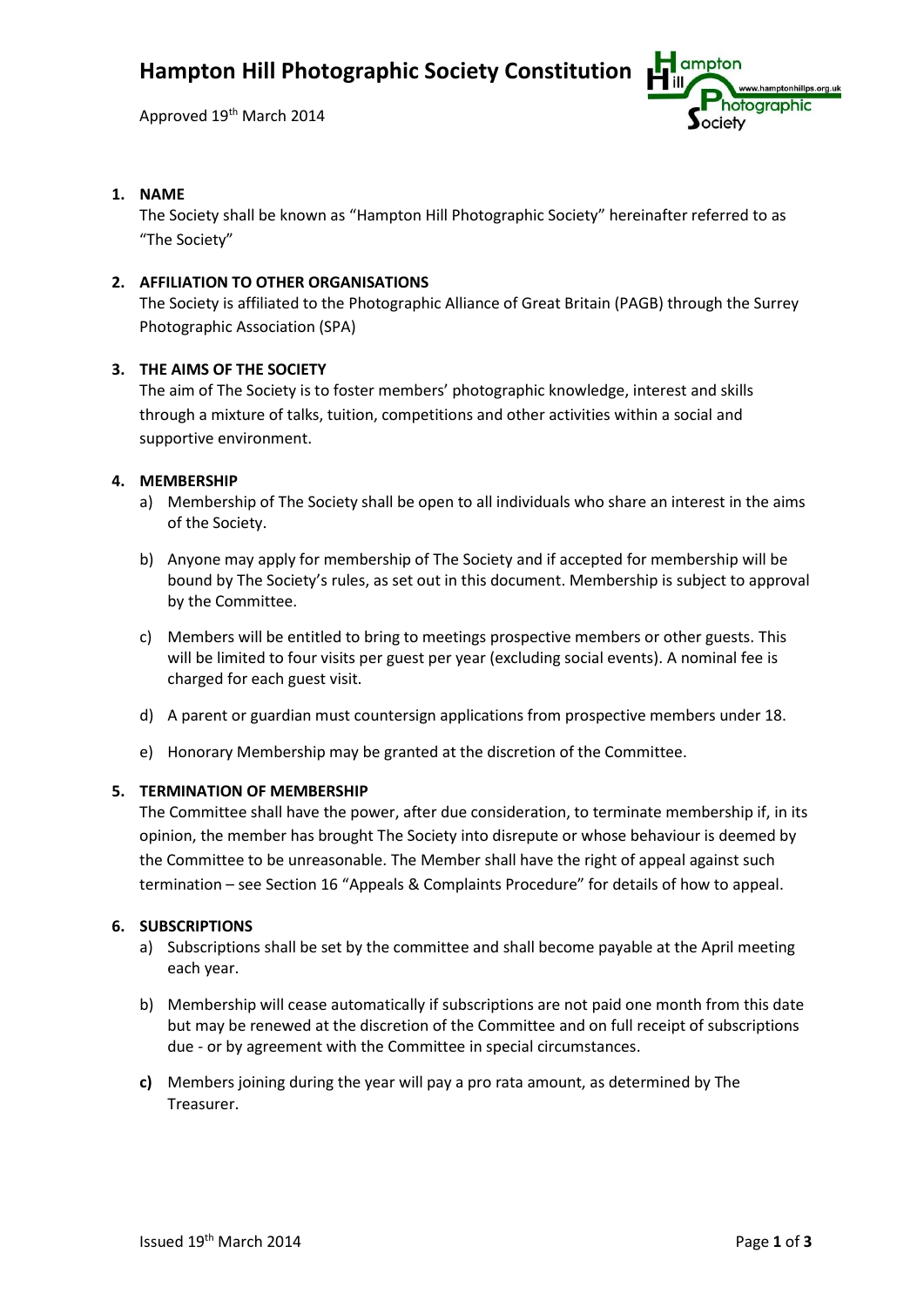# **7. INSURANCE**

The Society shall maintain insurance cover in accordance with the recommendations of the PAGB.

## **8. THE COMMITTEE**

The Committee comprises the officers of the Society and at least two other elected members who, together, manage the affairs of the Society.

The officers of The Society are Chairman, Treasurer and Secretary. The other two members assume the responsibilities for the Programme, Publicity and Annual Exhibition. All are elected at the Annual General Meeting, normally for a period of two years.

Committee Members may offer themselves for re-election at the end of their term of office.

The committee may decide to co-op a new Committee member between AGMs.

The Committee has the power to make day-to-day decisions concerning the running of the Society but the following matters will only be decided at the Annual General Meeting or a Special General Meeting

- a) Changes in the Constitution of the Society
- b) A decision to wind up the Society.

#### **9. COMMITTEE MEETINGS**

The Committee normally meets monthly.

#### **10. ANNUAL GENERAL MEETING**

An Annual General Meeting shall be held in March each year. Two weeks' notice of such Meeting shall be given by the Committee to all Members and an Agenda issued. The business includes:

- a) Minutes of previous Annual General Meeting
- b) Annual Reports from the Officers
- c) Election of Officers and Committee
- d) Any Other Business

## **11. SPECIAL GENERAL MEETINGS**

Special General Meetings can be called by the Committee or by at least one quarter of the paidup Membership when necessary. Such meetings shall be for a specific purpose and only business appearing on the notice of such meetings will be discussed at them. Such meetings will generally precede the normal monthly meeting but, in any event, two weeks' notice of such meetings and an Agenda must be given to all Members.

## **12. QUORUM**

A minimum of three Committee members shall form a quorum at Committee Meetings. One third of the total membership shall form a quorum at Annual General and Special General Meetings. The Chairman may exercise a casting vote if necessary.